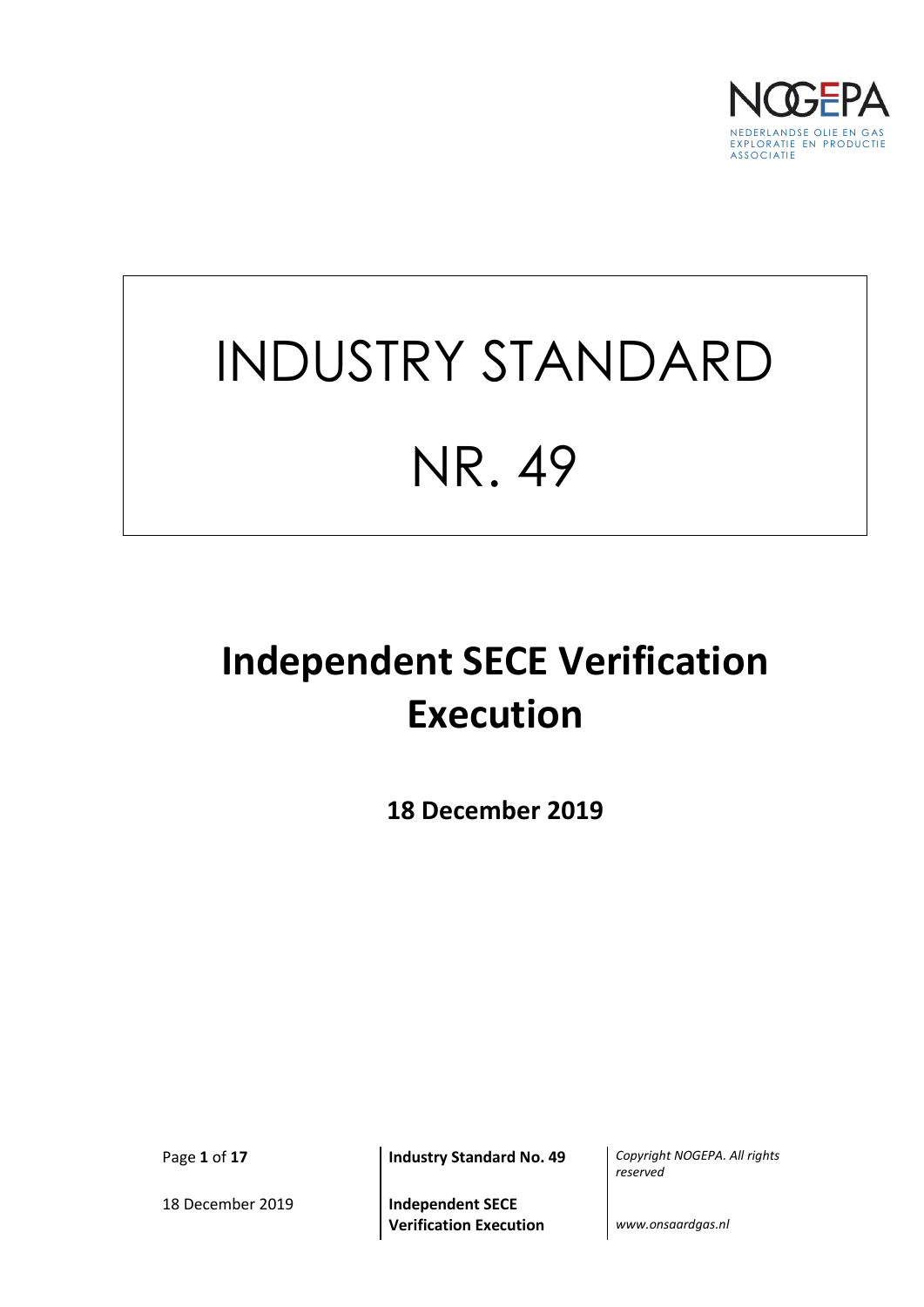

## **Content**

| 1              |     |  |  |
|----------------|-----|--|--|
| $\overline{2}$ |     |  |  |
|                | 2.1 |  |  |
|                | 2.2 |  |  |
|                | 2.3 |  |  |
| 3              |     |  |  |
|                | 3.1 |  |  |
|                | 3.2 |  |  |
|                |     |  |  |
|                | 3.3 |  |  |
|                | 3.4 |  |  |
|                |     |  |  |
|                |     |  |  |
|                |     |  |  |
| 4              |     |  |  |
| 5              |     |  |  |

Page 2 of 17

**Industry Standard No. 49** 

Copyright NOGEPA. All rights reserved

**Independent SECE Verification Execution**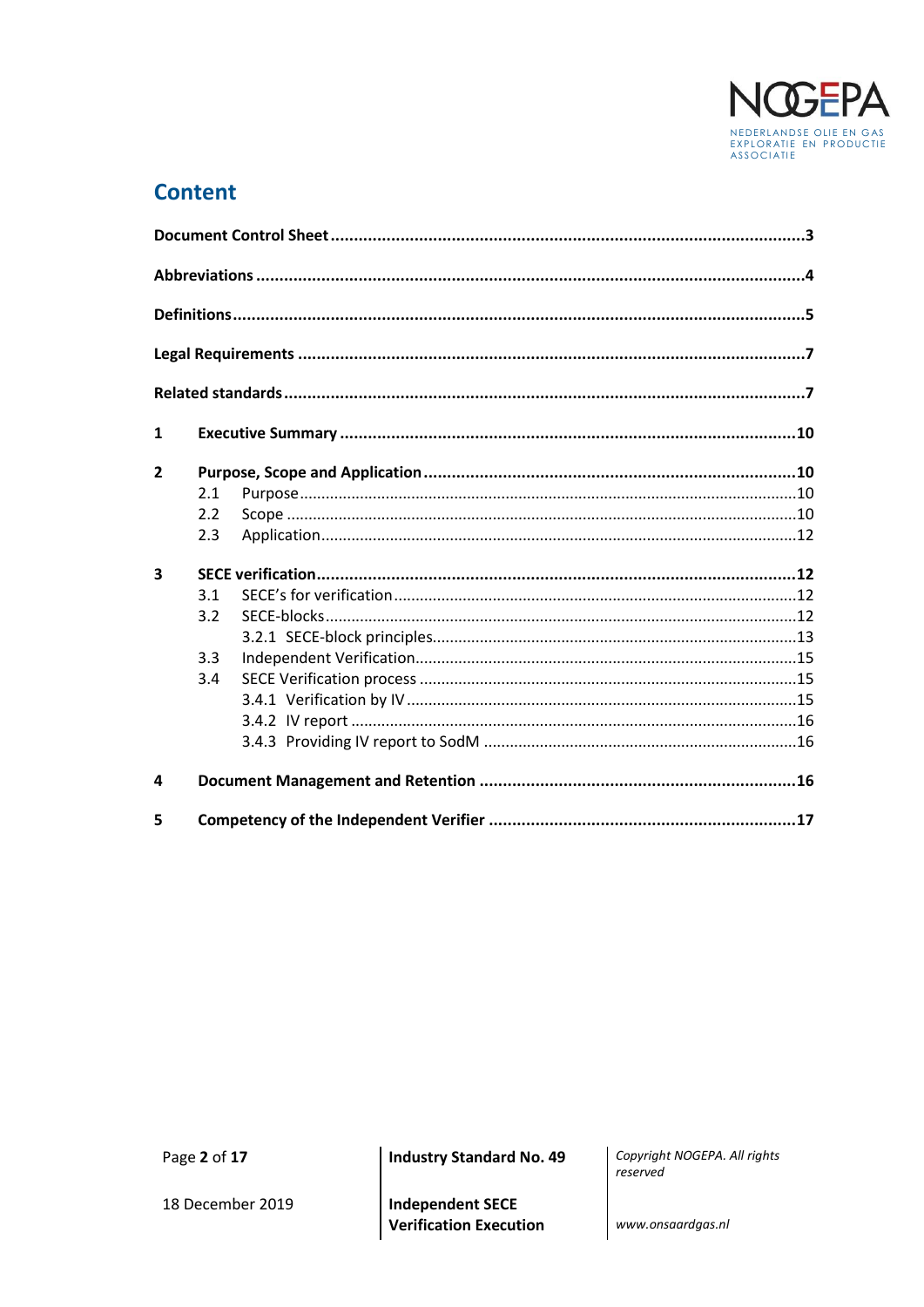

### <span id="page-2-0"></span>**Document Control Sheet**

| <b>Control Sheet</b>   |                                                                                                                                                                                                                                                     |  |
|------------------------|-----------------------------------------------------------------------------------------------------------------------------------------------------------------------------------------------------------------------------------------------------|--|
| Responsible Committee  | <b>OPCOM</b>                                                                                                                                                                                                                                        |  |
| Titel Document (UK)    | Independent SECE Verification Execution                                                                                                                                                                                                             |  |
| Type Document (UK)     | <b>Industry Standard</b>                                                                                                                                                                                                                            |  |
| <b>Control Number:</b> | 49                                                                                                                                                                                                                                                  |  |
| <b>Control Status:</b> | Controlled / Uncontrolled when printed                                                                                                                                                                                                              |  |
| <b>Issue Status</b>    | This document has been published electronically on the NOGEPA<br>Website. In order to maintain this document as a" Controlled copy" any<br>formal revisions will be published via this Website and should replace all<br>previous issued revisions. |  |

| Document update timeframe | C <sub>3</sub>                            |                  |
|---------------------------|-------------------------------------------|------------------|
| l C1 - 12 Months          | C <sub>2</sub><br>$\sim$ 24 Months $\sim$ | $C3 - 36$ Months |

| <b>Endorsed by</b>           |       |                   |
|------------------------------|-------|-------------------|
| <b>Environment Committee</b> | Name: | W. van der Meer   |
|                              | Date: |                   |
|                              | Name: | R. Pijtak         |
| Health and Safety Committee  | Date: |                   |
|                              | Name: | S. Tates          |
| Legal Committee              | Date: |                   |
|                              | Name: | <b>Roel Aretz</b> |
| <b>Operations Committee</b>  | Date: |                   |
| <b>Approved by</b>           |       |                   |
|                              | Name  | R. Frimpong       |
| <b>Executive Committee</b>   | Date: |                   |

|               | <b>Revision History</b> |                                                             |             |                |          |
|---------------|-------------------------|-------------------------------------------------------------|-------------|----------------|----------|
| Rev.          | Date                    | Description                                                 | Author      | Reviewed       | Approved |
| 0             | 13-10-2015              | <b>First Draft</b>                                          |             |                |          |
| 0.1           | 25-07-2016              | Draft for SodM comments                                     | AK, CvO, DS | G.J. Windhorst | F. Weir  |
|               | $1 - 7 - 2017$          | Adjustment to revision<br>Mining Act as per 1-1-2017        | AK          | G.J. Windhorst |          |
| $\mathcal{P}$ | 11-09-2019              | Adjustments after review<br>of WorkGroup Asset<br>Integrity | H. Karsch   | M. de Vos      |          |

This document will be controlled in accordance with the NOGEPA Industry Standard No. 80 on Standards and Document Control.

Page **3** of **17 Industry Standard No. 49** *Copyright NOGEPA. All rights* 

18 December 2019 **Independent SECE Verification Execution** *www.onsaardgas.nl*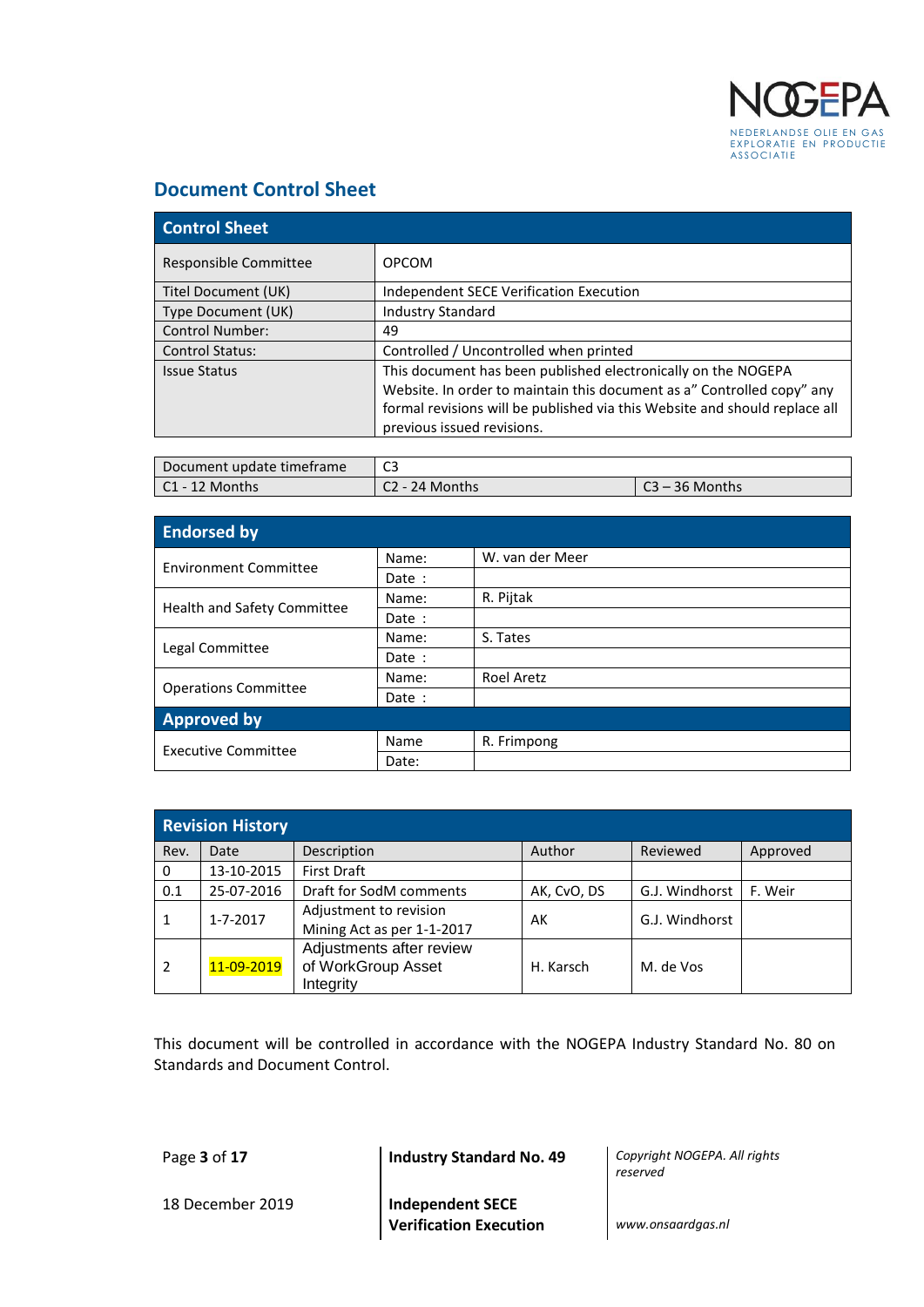

## <span id="page-3-0"></span>**Abbreviations**

| <b>EXCOM</b>  | <b>Executive Committee of NOGEPA</b>                           |
|---------------|----------------------------------------------------------------|
| IV            | <b>Independent Verification</b>                                |
| IV-er         | Independent Verifier                                           |
| IV-SECE-block | Independent Verifier SECE-block                                |
| <b>MBW</b>    | Mijnbouwwet                                                    |
| <b>MBB</b>    | Mijnbouwbesluit                                                |
| <b>MBR</b>    | Mijnbouwregeling                                               |
| MEA           | Ministry of Economic Affairs                                   |
| <b>NOGEPA</b> | Netherlands Oil and Gas Exploration and Production Association |
| <b>OPCOM</b>  | <b>Operations Committee of NOGEPA</b>                          |
| <b>OSD</b>    | <b>Offshore Safety Directive</b>                               |
| <b>RIGG</b>   | Rapport Inzake Grote Gevaren                                   |
| RoMH          | Report on Major Hazards                                        |
| <b>SECE</b>   | Safety & Environmental Critical Element                        |
| SodM          | State Supervision of Mines                                     |

18 December 2019 **Independent SECE** 

Page **4** of **17 Industry Standard No. 49** *Copyright NOGEPA. All rights* 

**Verification Execution** *www.onsaardgas.nl*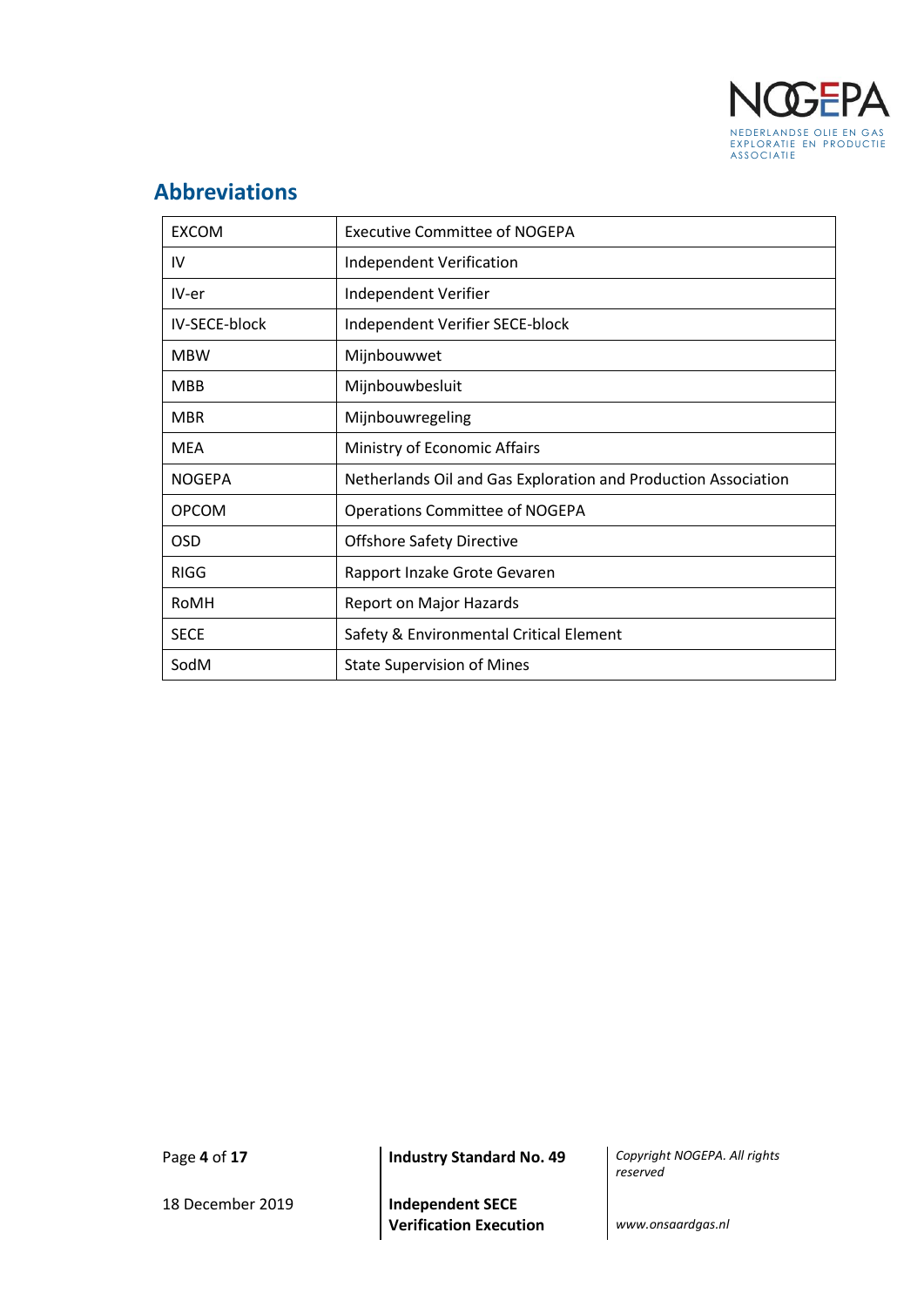

## <span id="page-4-0"></span>**Definitions**

| <b>Good Operating</b><br>Practice      | The application of those methods and practices customarily used in<br>good and prudent oil and gas field practice in the Netherlands and/or<br>on the Dutch Continental Shelf with that degree of diligence and<br>prudence reasonably and ordinarily exercised by experienced<br>operators engaged in the Netherlands and/or on the Dutch<br>Continental Shelf in a similar activity under similar circumstances and<br>conditions. |
|----------------------------------------|--------------------------------------------------------------------------------------------------------------------------------------------------------------------------------------------------------------------------------------------------------------------------------------------------------------------------------------------------------------------------------------------------------------------------------------|
| Independent<br>Verification            | Independent Verification means an assessment and confirmation of<br>the validity of particular Written Statements by an entity or an<br>organisational part of the operator or the owner that is not under the<br>control of or influenced by, the entity or the organisational part using<br>those statements                                                                                                                       |
| Independent<br><b>Competent Person</b> | Independent Competent Person (ICP) is an internal or external person<br>that assures that technical compliance of a SECE block meets<br>legislation, international standards, industry standards and company<br>standards.                                                                                                                                                                                                           |
| Independent Verifier                   | The Independent Verifier (IV) is a person or entity performing the<br>Independent Verification.                                                                                                                                                                                                                                                                                                                                      |
|                                        |                                                                                                                                                                                                                                                                                                                                                                                                                                      |
| Independent Verifier<br>SECE-block     | IV-er SECE-block assesses and confirms Written statements of a group<br>of SECE's and reports to the Independent Verifier about the validity of<br>the SECE-block written statement.                                                                                                                                                                                                                                                 |
| Material Change IV                     | A change to the basis on which the current version of the RoMH was<br>accepted including, inter alia, physical modifications, availability of<br>new knowledge or technology and operational management changes.                                                                                                                                                                                                                     |
| <b>Material Change</b><br>SECE's       | A change to the basis on which the current version of the RoMH was<br>accepted including, inter alia, physical modifications, availability of<br>new knowledge or technology and operational management changes.                                                                                                                                                                                                                     |
| <b>Material Changes</b><br>wells       | In the case of a notification of Well Operations, a change to the basis<br>on which the original notification was submitted including, inter alia,<br>physical modifications, replacement of one installation with another,<br>availability of new knowledge or technology and operational<br>management changes.                                                                                                                    |
| Non-Production<br>Installation         | An installation other than an installation used for production of oil<br>and gas as defined in article 1.ac of the Dutch Mining Act.                                                                                                                                                                                                                                                                                                 |
| Offshore Safety<br>Directive           | Directive 2013/30/EU of the European Parliament and of the Council<br>of 12 June 2013 on safety of offshore oil and gas operations.                                                                                                                                                                                                                                                                                                  |

Page **5** of **17 Industry Standard No. 49** *Copyright NOGEPA. All rights* 

18 December 2019 **Independent SECE** 

**Verification Execution** *www.onsaardgas.nl*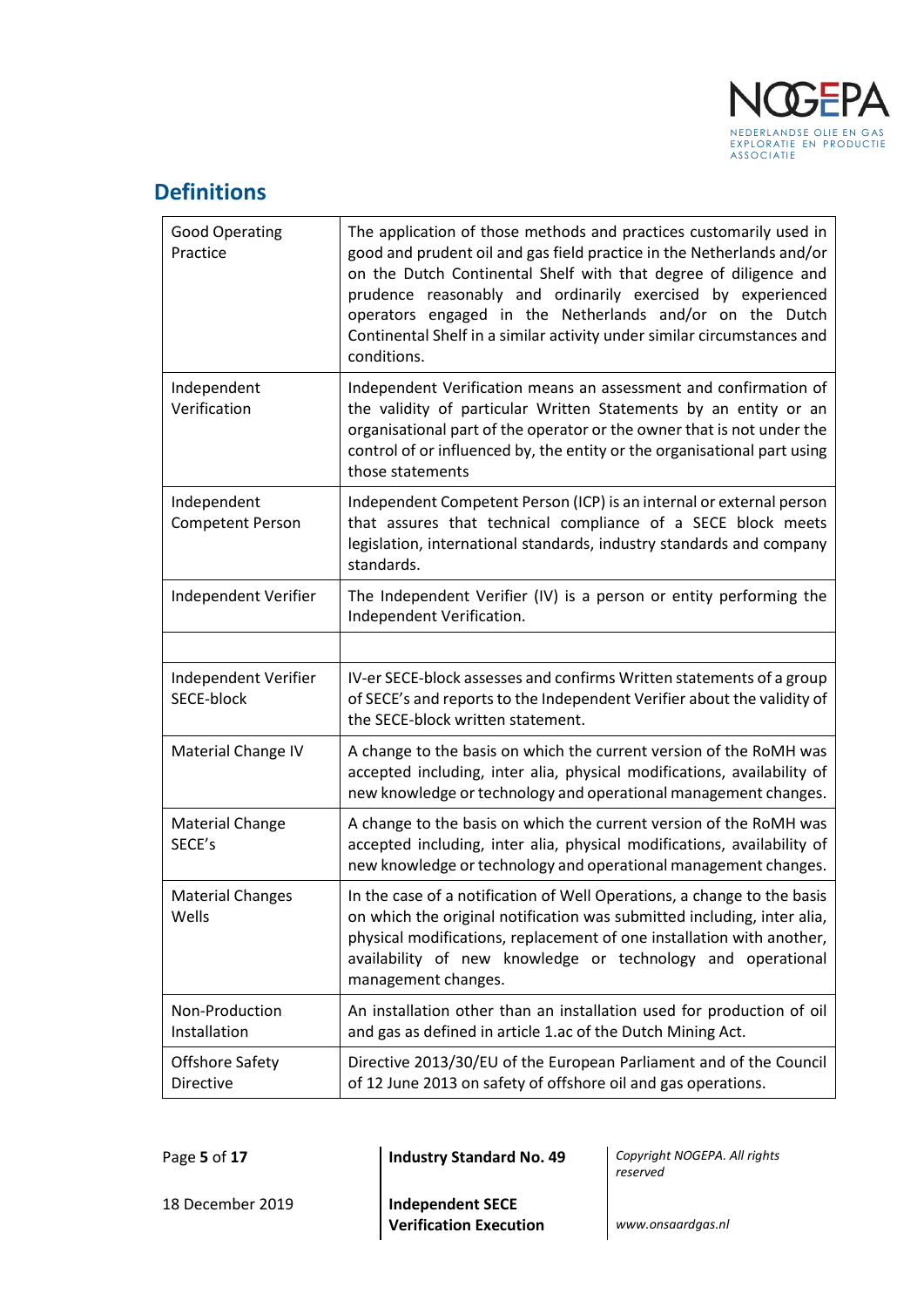

| Operations                     | Oil or gas exploration or production management.                                                                                                                                                                                                                                                                                         |
|--------------------------------|------------------------------------------------------------------------------------------------------------------------------------------------------------------------------------------------------------------------------------------------------------------------------------------------------------------------------------------|
| Operator                       | The entity appointed by the licensee or licensing authority to conduct<br>(offshore) oil and gas operations, including planning and executing a<br>well operation or managing and controlling the functions of a<br>production installation                                                                                              |
| <b>Production Installation</b> | An installation used for production of oil and gas as meant in the<br>article 1.ab of the Dutch Mining Act.                                                                                                                                                                                                                              |
| Responsible<br>Committee       | The committee of NOGEPA that has been appointed by the EXCOM as<br>the owner of a specific Standard.                                                                                                                                                                                                                                     |
| Performance Standard           | A performance standard is a management-approved expression of<br>the performance threshold(s), requirement(s), or expectation(s) that<br>must be met to be appraised at a particular level of performance for<br>a SECE or SECE-system.                                                                                                  |
| Responsible<br>Committee       | The committee of NOGEPA that has been appointed by the EXCOM as<br>the owner of a specific Standard.                                                                                                                                                                                                                                     |
| <b>SECE</b>                    | A Safety & Environmental Critical Element as identified in the RoMH.                                                                                                                                                                                                                                                                     |
| SECE-block                     | A group of SECE's identified by an operational system.                                                                                                                                                                                                                                                                                   |
| Standard                       | A NOGEPA Industry Standard as approved in accordance with<br>Standard 80.                                                                                                                                                                                                                                                                |
| Suitable                       | Right or fully appropriate, including consideration of proportionate<br>effort and cost, for a given requirement or situation, based on<br>objective evidence and demonstrated by an analysis, comparison with<br>appropriate standards or other solutions used in comparable<br>situations by other authorities or industry;            |
| Verification Scheme            | By Operator established scheme(s) regarding SECE verification and<br>Well Examination.                                                                                                                                                                                                                                                   |
| <b>Well Examination</b>        | Well Examination is an independent assurance process on behalf of<br>the Well Operator to give independent assurance that the pressure<br>boundary of the well is controlled throughout its life and the pressure-<br>containment equipment that forms part of the well is suitable for the<br>anticipated well conditions at all times. |
| <b>Well Examiner</b>           | The Well Examiner is an Independent Verifier performing the Well<br>Examination.                                                                                                                                                                                                                                                         |
| <b>Well Operations</b>         | Any operation concerning a well that could result in the accidental<br>release of materials that has the potential to lead to a major accident,<br>including the drilling of a well, the repair or modification of a well, the<br>suspension of well operations and the permanent abandonment of a<br>well.                              |

18 December 2019 **Independent SECE** 

**Verification Execution** *www.onsaardgas.nl*

Page **6** of **17 Industry Standard No. 49** *Copyright NOGEPA. All rights reserved*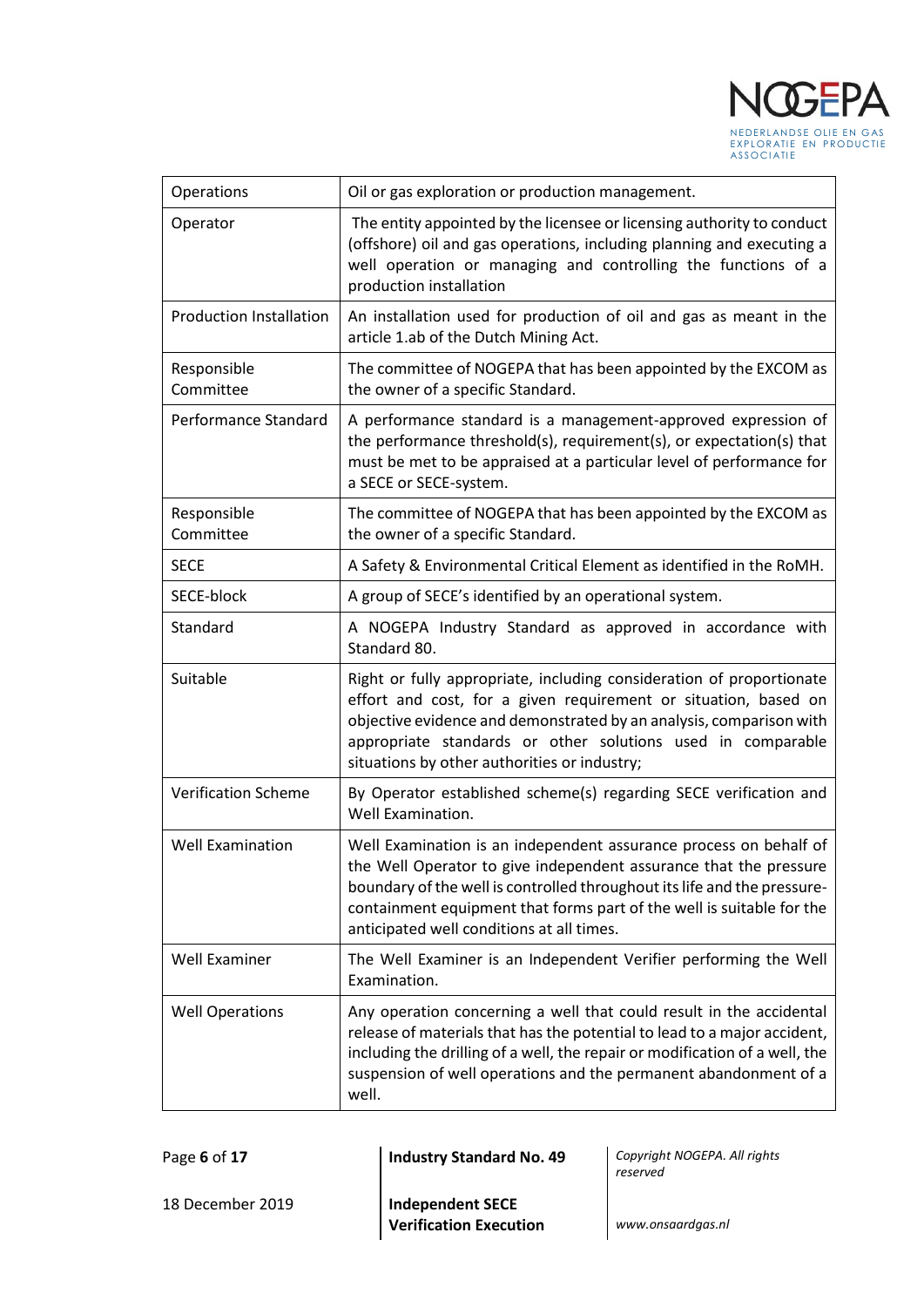

| <b>Well Operator</b>     | The Well Operator is the Operator carrying the responsibility for the<br>well, being the licencee who is appointed as operator by MEA (of the<br>sole licencee). |
|--------------------------|------------------------------------------------------------------------------------------------------------------------------------------------------------------|
| <b>Written Statement</b> | A Written Statement is a performance report of (a group of) SECE's<br>(SECE-block).                                                                              |

## <span id="page-6-0"></span>**Legal Requirements**

| Offshore Safety<br><b>Directive</b><br>2013/30/EU                        | Annex 1.5; Annex V                                                                                                                                                                                                                                                                                                                                                                                 |
|--------------------------------------------------------------------------|----------------------------------------------------------------------------------------------------------------------------------------------------------------------------------------------------------------------------------------------------------------------------------------------------------------------------------------------------------------------------------------------------|
| Dutch                                                                    | MBW 45I Independent Verification                                                                                                                                                                                                                                                                                                                                                                   |
| Mining Act - MBW                                                         | MBW45n.3 Notification Well Activity                                                                                                                                                                                                                                                                                                                                                                |
| (Mijnbouwwet)                                                            |                                                                                                                                                                                                                                                                                                                                                                                                    |
| Dutch<br>Mining Decree,<br><b>Mining Regulation</b><br>(Mijnbouwbesluit) | MBB 53(1a-b) technical integrity and inspection programme of<br>production/storage installation (offshore - before first use, five yearly)<br>MBB 54 strength and stability of installation after repair (offshore)<br>MBB 55(7) 56(1d)(1e) technical integrity of exploration installation (mobile<br>rig etc.) – offshore before placing it on location<br>MBB 60 assessment of abandonment plan |
|                                                                          | MBB 84e, 84f, 84g Independent Verification<br>MBB 97, 101 quality and construction/installation of pipeline conform legal<br>requirements - before fist use/ following repair                                                                                                                                                                                                                      |
| Dutch Mining                                                             | MBR 11a.5.1, 11a.5.2, 11a.5.3 Independent Verification                                                                                                                                                                                                                                                                                                                                             |
| Regulation - MBR                                                         |                                                                                                                                                                                                                                                                                                                                                                                                    |
| (Mijnbouwregeling)                                                       |                                                                                                                                                                                                                                                                                                                                                                                                    |

## <span id="page-6-1"></span>**Related standards**

| NOGEPA Standard 04 | Competency of personnel                       |
|--------------------|-----------------------------------------------|
| NOGEPA Standard 42 | Well Examination                              |
| NOGEPA Standard 45 | <b>Well Decommissioning</b>                   |
| NOGEPA Standard 48 | Independent Verification Management           |
| NOGEPA Standard 83 | RIGG Standard, Report on Major Hazards (RoMH) |
| NOGEPA Standard 86 | Reporting                                     |
| NOGEPA Standard 90 | <b>Asset Integrity Management</b>             |

Page **7** of **17 Industry Standard No. 49** *Copyright NOGEPA. All rights* 

18 December 2019 **Independent SECE** 

**Verification Execution** *www.onsaardgas.nl*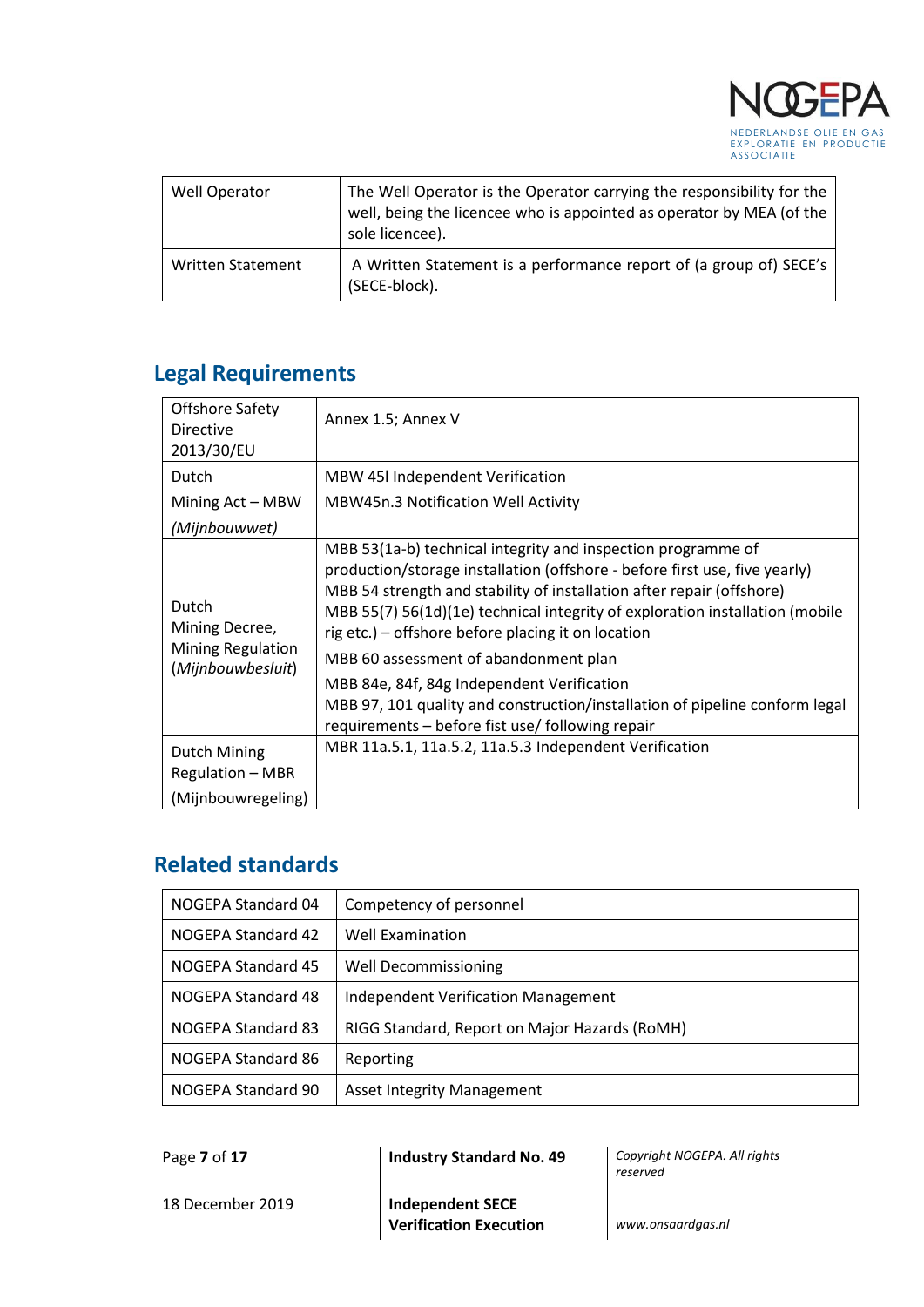

Page **8** of **17 Industry Standard No. 49** *Copyright NOGEPA. All rights* 

18 December 2019 **Independent SECE Verification Execution** *www.onsaardgas.nl*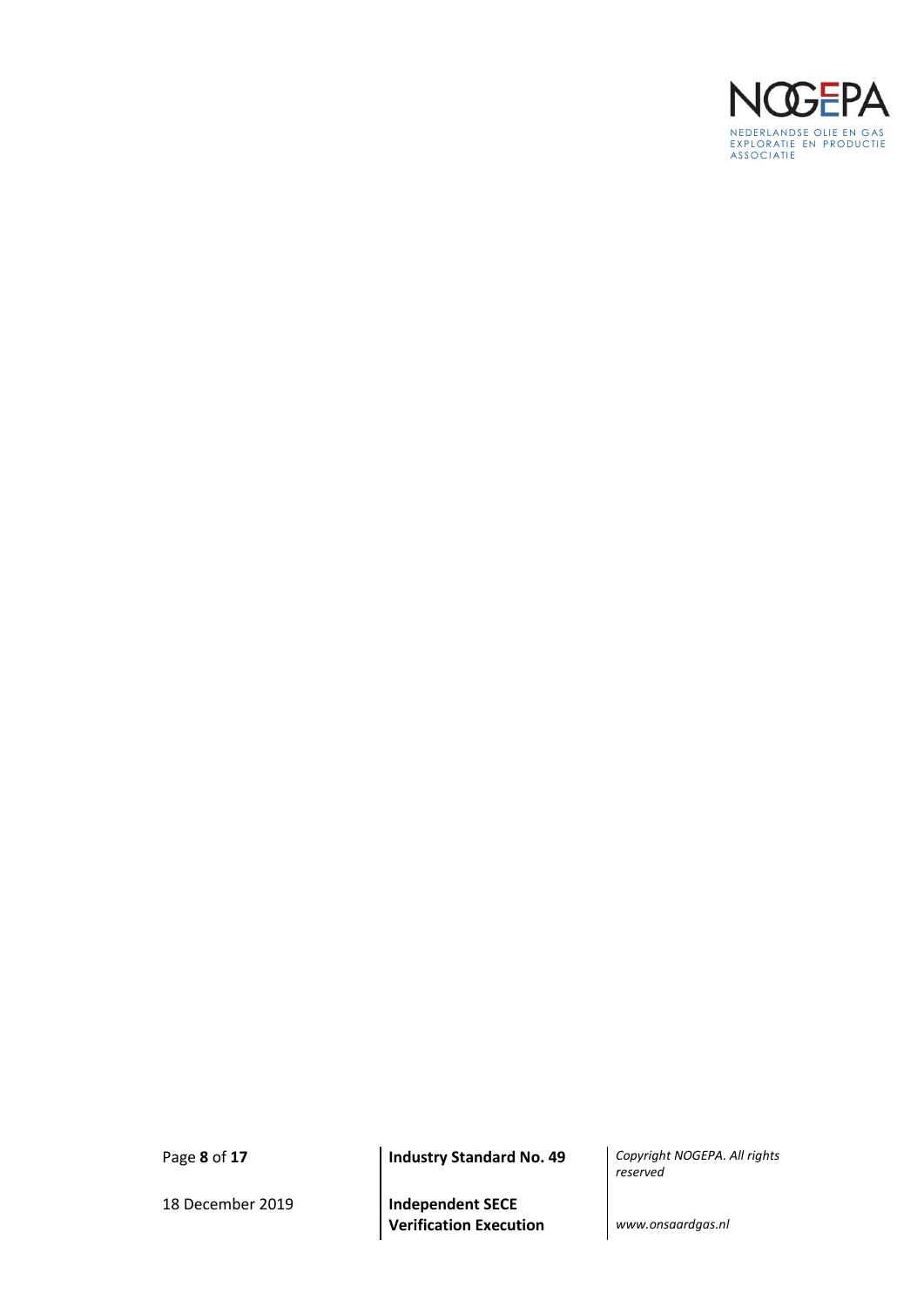

## **Important Nomenclature used in this Standard**

| In the context of this Standard and when so used to describe a method or practice:                                                                                                                        |                                                                                                                                                                                                                                                                                                                                                                                                                                                                                                                                                                                       |  |
|-----------------------------------------------------------------------------------------------------------------------------------------------------------------------------------------------------------|---------------------------------------------------------------------------------------------------------------------------------------------------------------------------------------------------------------------------------------------------------------------------------------------------------------------------------------------------------------------------------------------------------------------------------------------------------------------------------------------------------------------------------------------------------------------------------------|--|
| 'shall'                                                                                                                                                                                                   | means that such method or practice reflects a mandatory provision of<br>law (in Dutch: dwingend recht). Such method or practice is mandatory<br>for those who are the addressees of such provision (mostly the<br>operators). A Standard can describe or quote, but not amend,<br>mandatory provisions. When an operator in exceptional cases cannot<br>comply for technical, operational or HSE reasons, exceptions shall be<br>documented and reported, and risks mitigated. Please note that this<br>does not release the operator from the obligation to comply with the<br>law.* |  |
| 'should'                                                                                                                                                                                                  | means that such method or practice reflects a Good Operating<br>Practice. An operator is generally expected to apply such method or<br>practice, but a specific situation may require a specific alternative. In<br>other words: the operator complies or explains, and documents the<br>explanation. *                                                                                                                                                                                                                                                                               |  |
| 'could'                                                                                                                                                                                                   | means that such method or practice is of an advisory nature or<br>mentioned by way of example. An operator is not obliged to comply<br>and is not obliged to explain if he does not comply.                                                                                                                                                                                                                                                                                                                                                                                           |  |
| * Please refer to paragraph 2.3 of Standard 80 (Standards and Document Control), for further<br>explanation on an exception of a 'shall' provision, or on a comply-or-explain of a 'should'<br>provision. |                                                                                                                                                                                                                                                                                                                                                                                                                                                                                                                                                                                       |  |

Page **9** of **17 Industry Standard No. 49** *Copyright NOGEPA. All rights* 

18 December 2019 **Independent SECE Verification Execution** *www.onsaardgas.nl*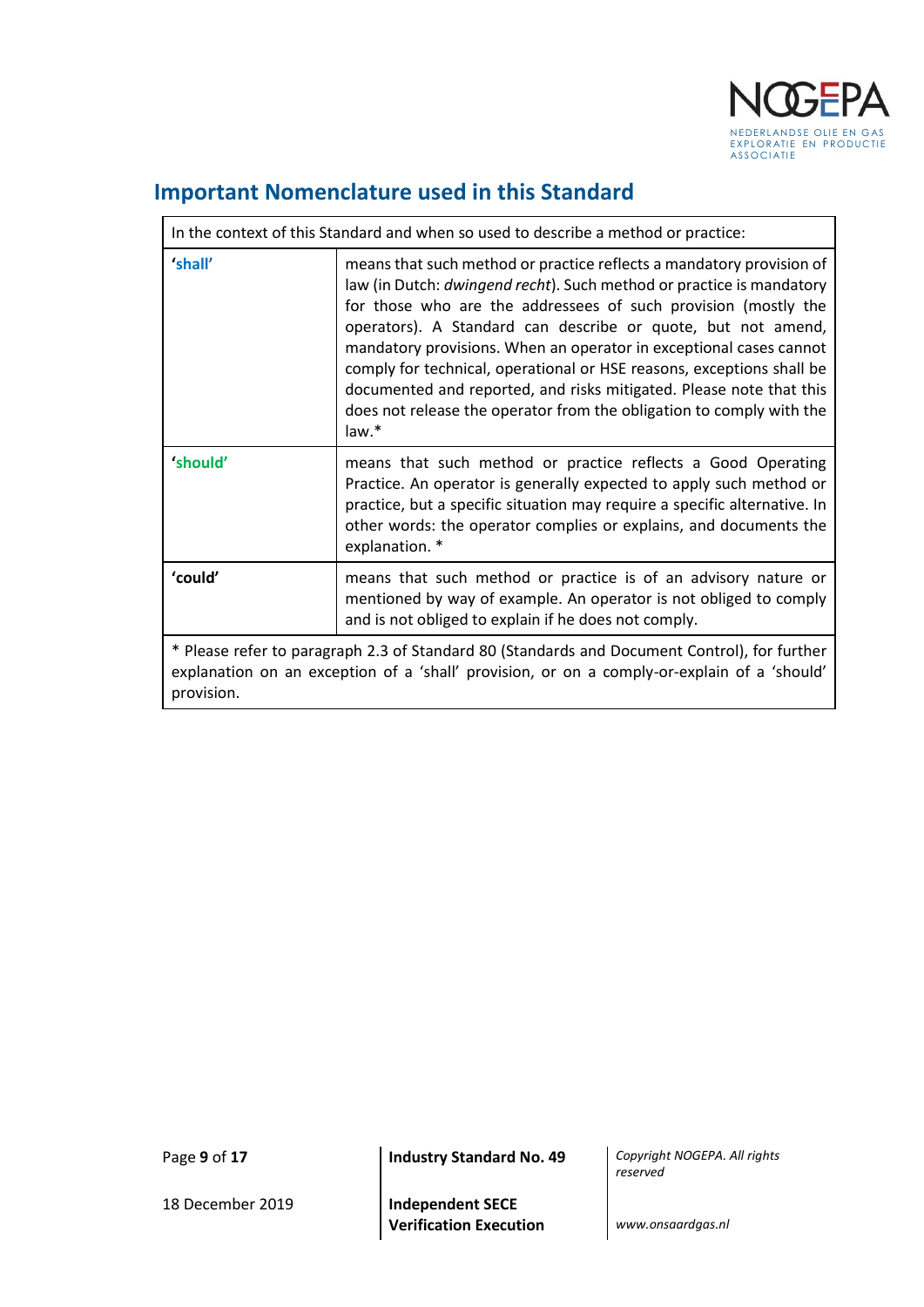

## **1 Executive Summary**

<span id="page-9-0"></span>NOGEPA Standard 49 provides further explanation to Standard 48 (Independent Verification Management) to implement a system of Independent Verification of SECE's.

This standard provides requirements and guidance to organize Independent SECE Verification and can be outlined as:

- SECE's are part of an installation with the purpose to prevent or limit consequences of Major accidents. Major (accident) Hazards are identified in the Report on Major Hazards, including corresponding SECE's.
- SECE's have to be assessed at design (material change) time and at a 5 yearly audit base for Independent Verification.
- Report and registrations of inspections and tests by Operator or service providers can be considered as verification content.
- One of the Independent Verifiers shall check if all SECE's according the RoMH are assessed for Independent Verification.
- Principle is to prevent 'double'-verification.
- Report of Independent Verification to be provided to State Supervision of Mines including remedial actions to findings.

<span id="page-9-1"></span>At revision 1 the content has been adjusted to the revision of the Mining Act as per 1-1-2017, due to the implementation of the EU 2013/30/EU Offshore Safety Directive.

## **2 Purpose, Scope and Application**

#### **2.1 Purpose**

<span id="page-9-2"></span>This standard aims to provide explanation of the MBW regarding organizing and management of Independent SECE Verification.

<span id="page-9-3"></span>The EU Offshore Safety Directive of January 1 2017, has been implemented in Dutch regulations.

#### **2.2 Scope**

This Standard lists the requirements and provides guidance for Independent SECE Verification of Design, Construction, Material changes, Operations, and Decommissioning in the Oil & Gasindustry for on- and offshore Production installations.

Standard 49 is part of NOGEPA Asset Integrity standards as outlined in Standard 48.

18 December 2019 **Independent SECE** 

Page **10** of **17 Industry Standard No. 49** *Copyright NOGEPA. All rights* 

**Verification Execution** *www.onsaardgas.nl*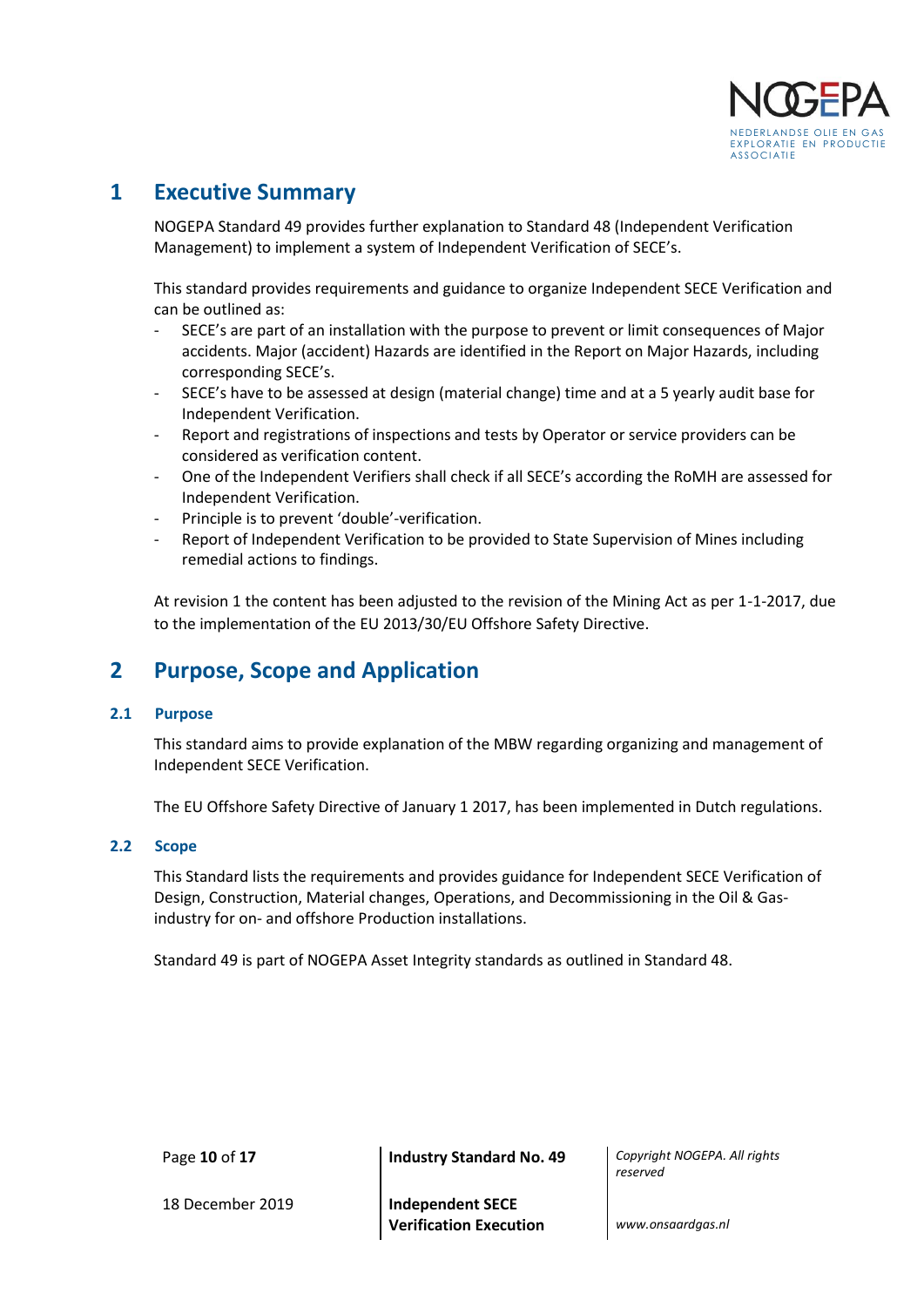

#### Relation to NOGEPA Asset Integrity Standards

This Standard 48 is part of NOGEPA Asset Integrity standards as outlined below.



Standard 90 describes practical approaches to Asset Integrity Management (AIM). It provides general guidance on good practice and is geared to enable and maintain management systems that fully address these conditions.

Standard 83 is a goal setting document describing the regulatory requirements for a RoMH and provides a template to draw up a compliant RoMH document.

The RoMH provides a SECE listing for Independent verification and a demonstration of suitability including their scheme of maintenance.

Standard 48 contains principles and requirements for independency, impartiality of Independent Verification Management and provides the principles for Standard 42 and 49.

Standard 42 works out the requirements and provides guidance for Well Examination during Design, Construction, Intervention and Abandonment.

Standard 49 contains principles and requirements for independency, impartiality of Independent Verification of SECE's.

Page **11** of **17 Industry Standard No. 49** *Copyright NOGEPA. All rights* 

18 December 2019 **Independent SECE Verification Execution** *www.onsaardgas.nl*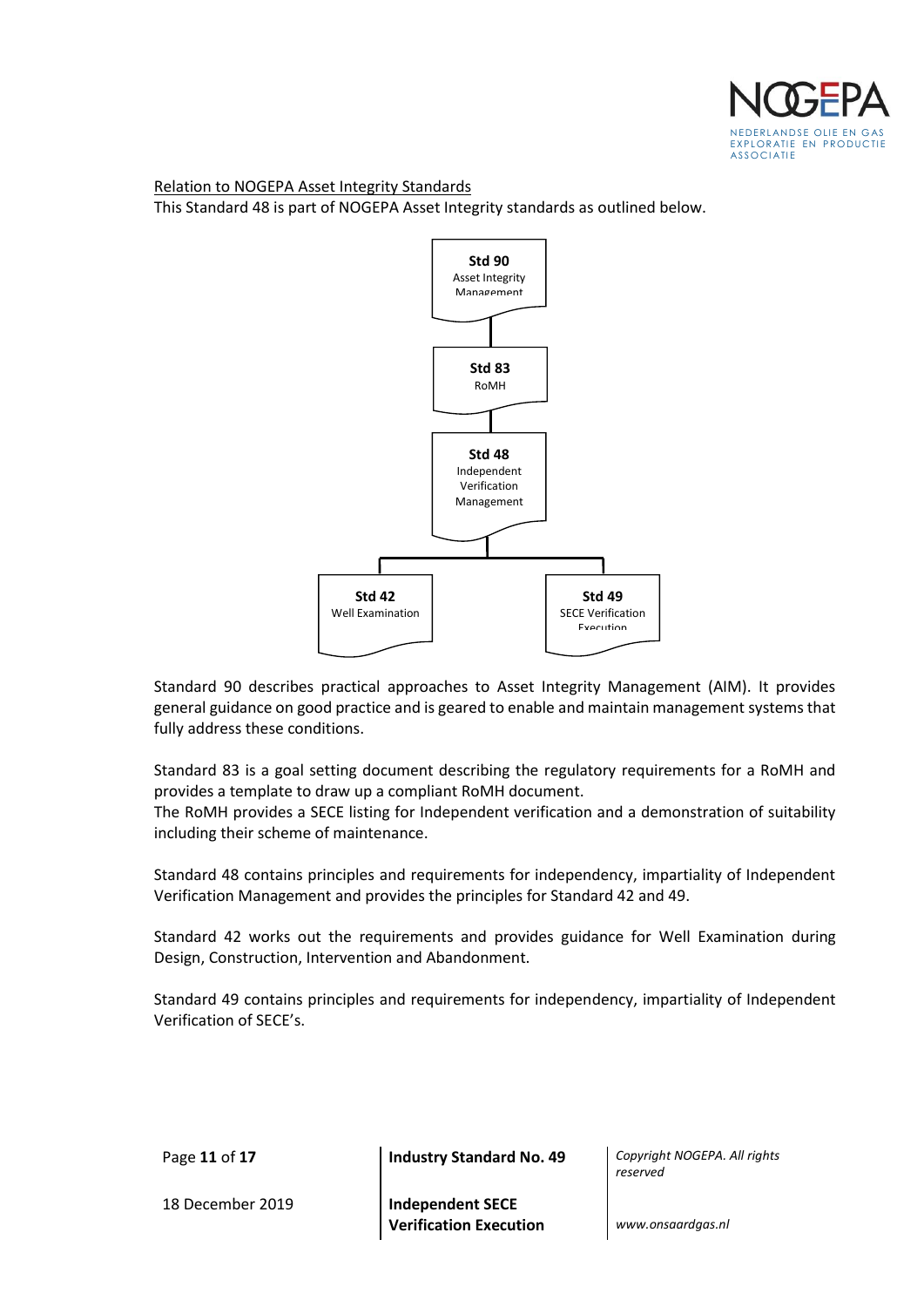

#### **2.3 Application**

<span id="page-11-1"></span><span id="page-11-0"></span>Dutch Territory including Dutch Continental Shelf.

## **3 SECE verification**

#### **3.1 SECE's for verification**

<span id="page-11-2"></span>SECE's as identified in the RoMH shall be subject to Independent Verification.

SECE identification takes place at Design, Construction, Installation, Material changes and Decommissioning phases. SECE Verification takes place at during operations.

If a Material Change results in a revision of the RoMH it shall be subject to Independent Verification.

<span id="page-11-3"></span>SECE's are parts of an installation including computer programmes related to Major Hazards. SECE's can be identified at system and at tag-level.

#### **3.2 SECE-blocks**

SECE-blocks are identified by an installation section e.g.: Offshore structures and topsides, Onshore installations, Pressure equipment, Fire & Gas system, etc.

SECE-blocks shall be verified by an Independent Verifier.

A SECE-block may be verified by an Independent Verifier who's previously involvement in concerned SECE's is limited(see ST048 for details). The report of this IV-er SECE-block has to be reviewed by an Independent Verifier.

Independent Verification of SECE-blocks should be registered and made transparent.

18 December 2019 **Independent SECE** 

Page **12** of **17 Industry Standard No. 49** *Copyright NOGEPA. All rights* 

**Verification Execution** *www.onsaardgas.nl*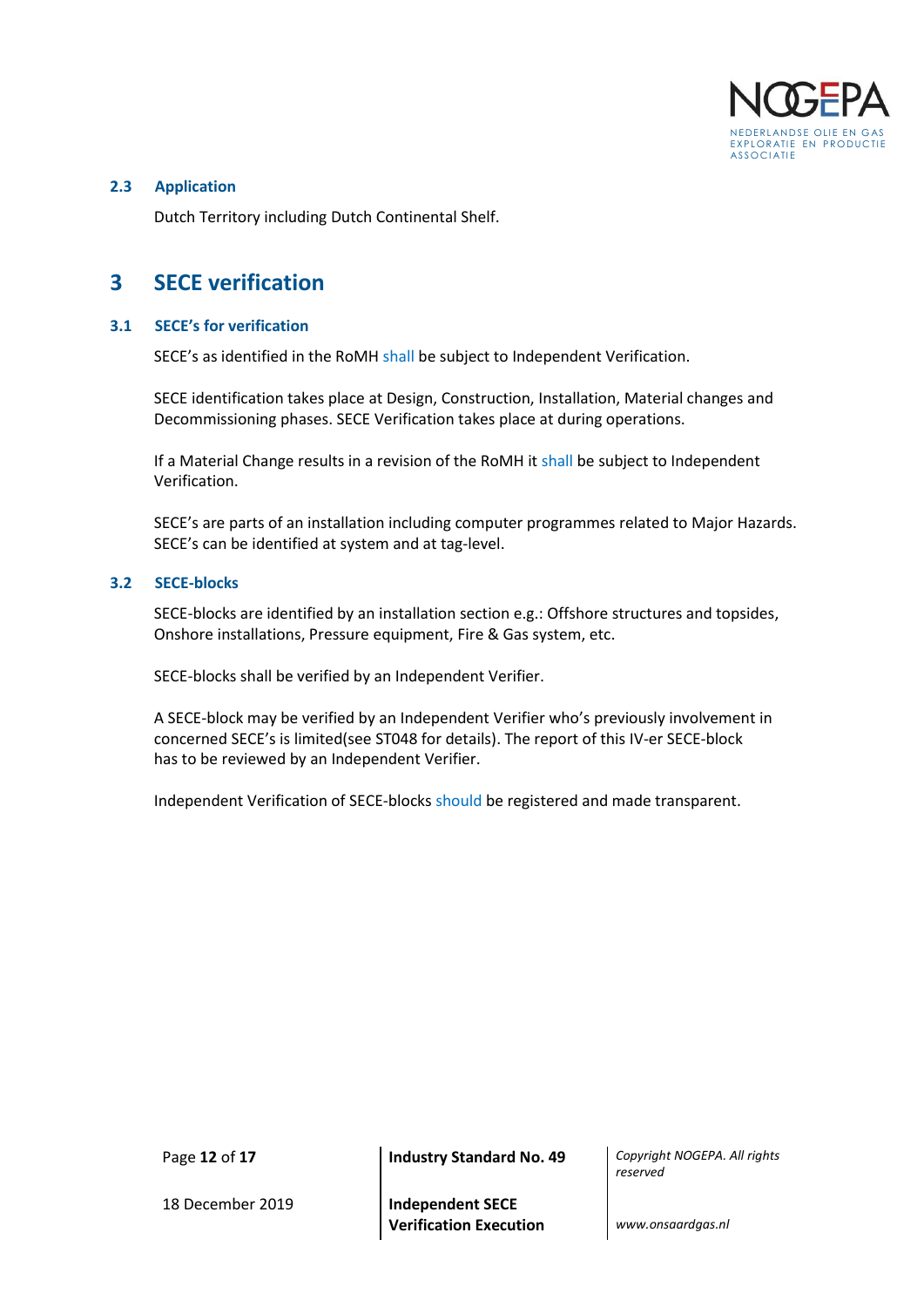

#### **3.2.1 SECE-block principles**

<span id="page-12-0"></span>

The dashed lines indicate the limited independency of the IV-er SECE-block.

A SECE-block is a group of SECE's distinguished in:

- 1. Covered by a certificate / verification report;
- 2. Covered by inspection and testing;
- 3. Covered by inspection.

Page **13** of **17 Industry Standard No. 49** *Copyright NOGEPA. All rights* 

18 December 2019 **Independent SECE Verification Execution** *www.onsaardgas.nl*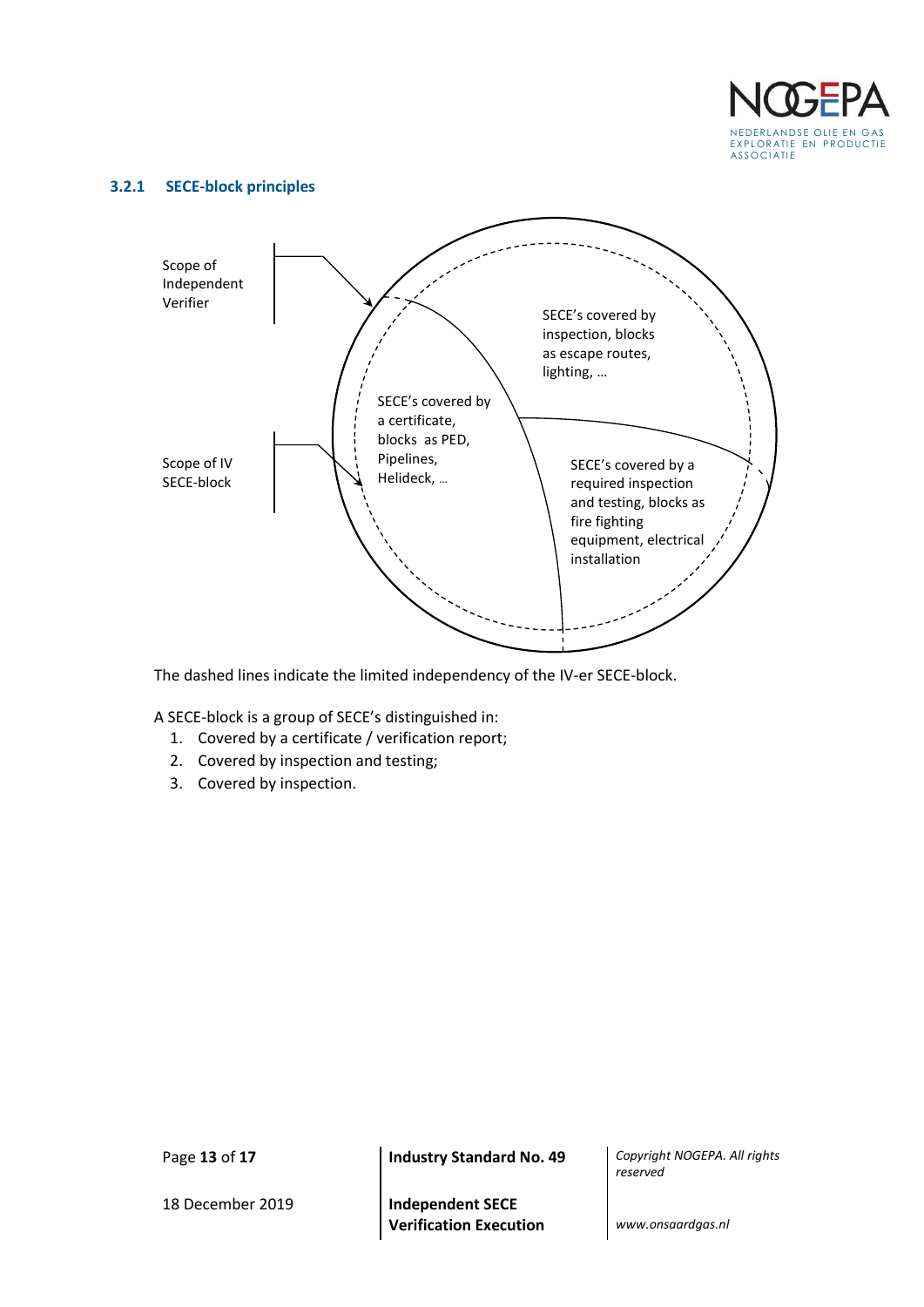

- 1. SECE's covered by a certificate / verification report SECE's requiring legal certification / verification. Examples are: Pressure equipment, Structures, Topsides, Pipelines, Helideck, etc.
- 2. SECE's covered by inspection and testing SECE's requiring inspection and testing on a regular basis and can be conducted by competent service companies or by competent company personnel, providing Written Statements. Examples are: Emergency Shut Down Valves, Fire & Gas systems, Solas, Electrical Installations, etc.
- 3. SECE's covered by inspection SECE's requiring inspection on a regular basis by competent service companies or by competent company personnel, providing Written Statements. Examples are: Firefighting equipment, Radio, Other SECE's blocks.





*reserved*

**Verification Execution** *www.onsaardgas.nl*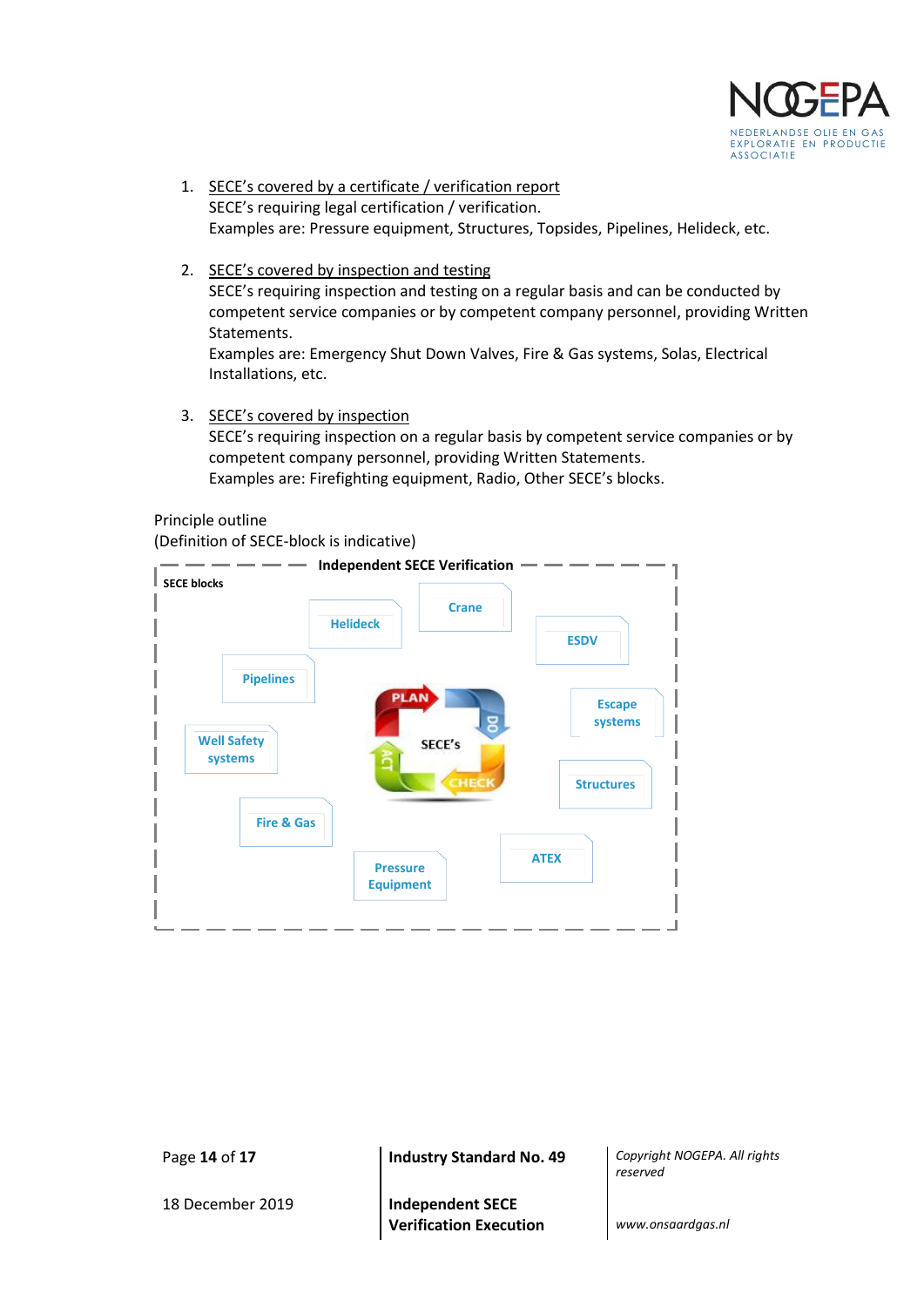

#### **3.3 Independent Verification**

<span id="page-14-0"></span>The IV shall assess the validity of Written Statements as provided by the Operator. Independent Verification may be performed by more than one Independent Verifier. Independent Verifiers shall provide a report to the Operator.

One of the Independent Verifiers shall check if SECE's according the RoMH, have been assessed and reported for Independent Verification.

The IV may decide to perform a spot-check on location in cooperation with the responsible for the Written Statement of the Operator and if applicable the IV-er SECE block. To perform the spotcheck, it is important to have information about the performed verification assessment.

<span id="page-14-1"></span>The Verification process consists of a 5 yearly audit based assessment performed by a 10% office records / field witness sample check for compliance to applicable Performance Standards.

#### **3.4 SECE Verification process**

- a. The Operator decides if the Independent Verification shall be performed by one or more Independent Verifiers and if IV-er SECE-blocks will be appointed.
- b. The Operator assesses the competence of the Independent Verifier and checks previously decision involvement of the IV in the design of a SECE.
- <span id="page-14-2"></span>c. The Operator appoints one of the Independent Verifiers to check if SECE's according the RoMH have been assessed for validity of Written Statements.

#### **3.4.1 Verification by IV**

The Operator organizes according to the Verification scheme Independent Verification. The Operator provides the Written Statements and IV-SECE-blocks reports, to the IV. The following elements are subject of verification:

- a. Familiarization of verifier to Operator organization and processes.
- b. Assessment of Verification Scheme.
- c. Assess, remedial action progress of previous SECE Verification, preparation current SECE Verification.
- d. Assessment of RoMH for Material Changes.
- e. Assessment of the validity of Written Statements and that their schedule of examination and testing are suitable and up-to-date (Compared to Performance Standard).
- f. Review assessment reports of IV-er SECE-block.
- g. Select SECE's for spot-check and performs required spot-checks.
- h. Close-out presentation findings and reporting of performances requiring improvement (instances and non-compliances).

Page **15** of **17 Industry Standard No. 49** *Copyright NOGEPA. All rights* 

18 December 2019 **Independent SECE Verification Execution** *www.onsaardgas.nl*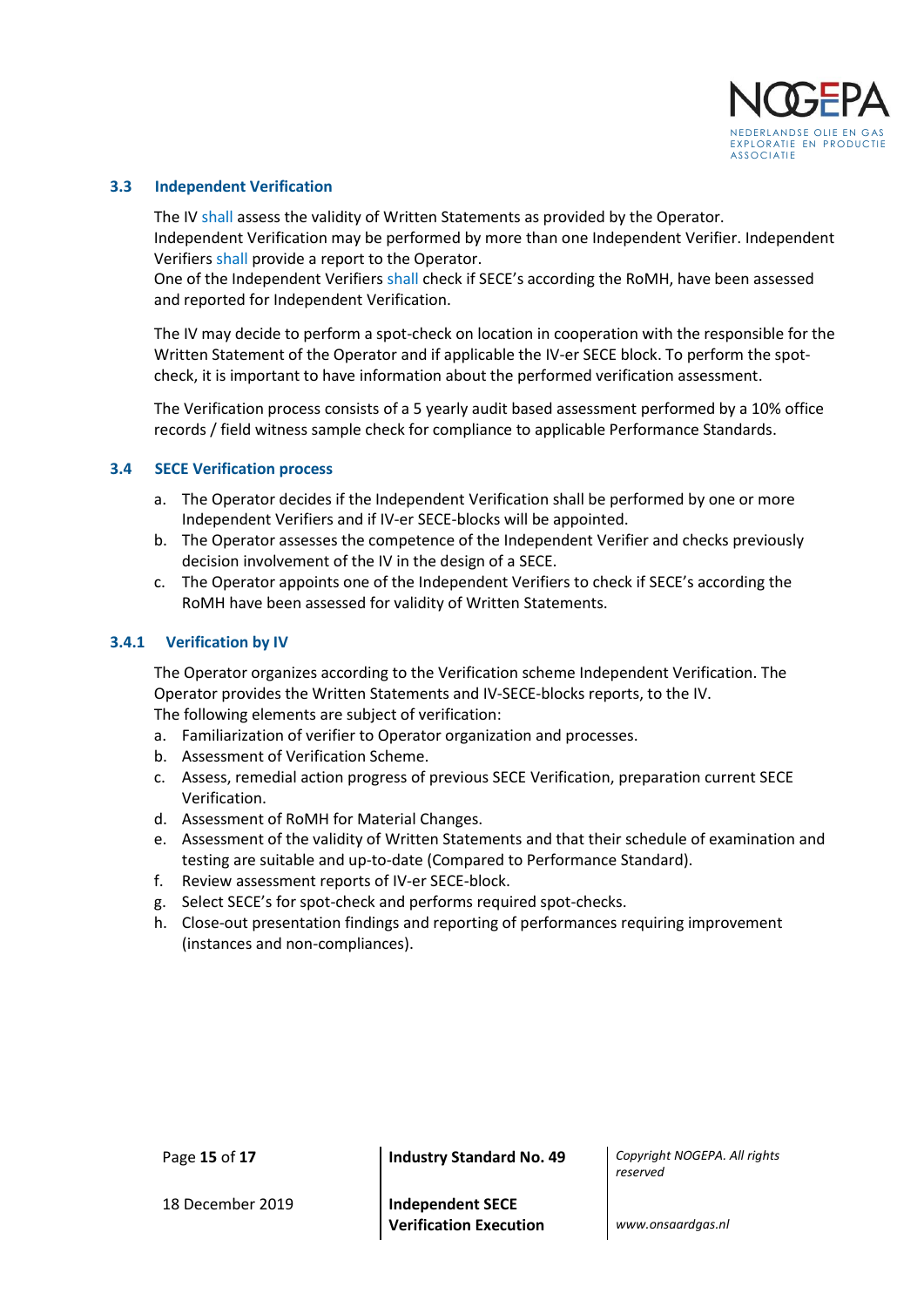

#### **3.4.2 IV report**

<span id="page-15-0"></span>Required content of an IV report:

- a. Verification statistic information (Name Verifier, date, received information)
- b. Listing of verified SECE's / SECE-blocks.
- c. Statement if SECE's and their schedule of examination and testing as well their scheme of maintenance, are suitable and up-to-date.
- d. Performed spot-checks (including reason, and by whom) and finding details.
- e. Summary of Independent Verification and findings requiring improvement of performance (instances and non-compliances) including references to applicable Performance Standards and Written Statements.

Required content of Independent Verification reporting: Ref. ST086 reporting findings and remedial actions. (Ref. EU 1112-2014 Section C: Failure of a Safety & Environmental Critical Element)

#### <span id="page-15-1"></span>**3.4.3 Providing IV report to SodM**

Required content of Operators Independent Verification reporting to SodM:

- a. Report of IV.
- b. Operators comments and explanations to Independent Verification findings (including remedial actions to instances and non-compliances).
- <span id="page-15-2"></span>c. Statement that record of SECE's and their scheme of maintenance are suitable.

#### **4 Document Management and Retention**

The Operator **shall** maintain a file including the report of Independent Verification and the documentation regarding remedial actions for a period until at least 6 month after completion of the related Oil & Gas operations (Platform removal).

18 December 2019 **Independent SECE** 

Page **16** of **17 Industry Standard No. 49** *Copyright NOGEPA. All rights* 

**Verification Execution** *www.onsaardgas.nl*